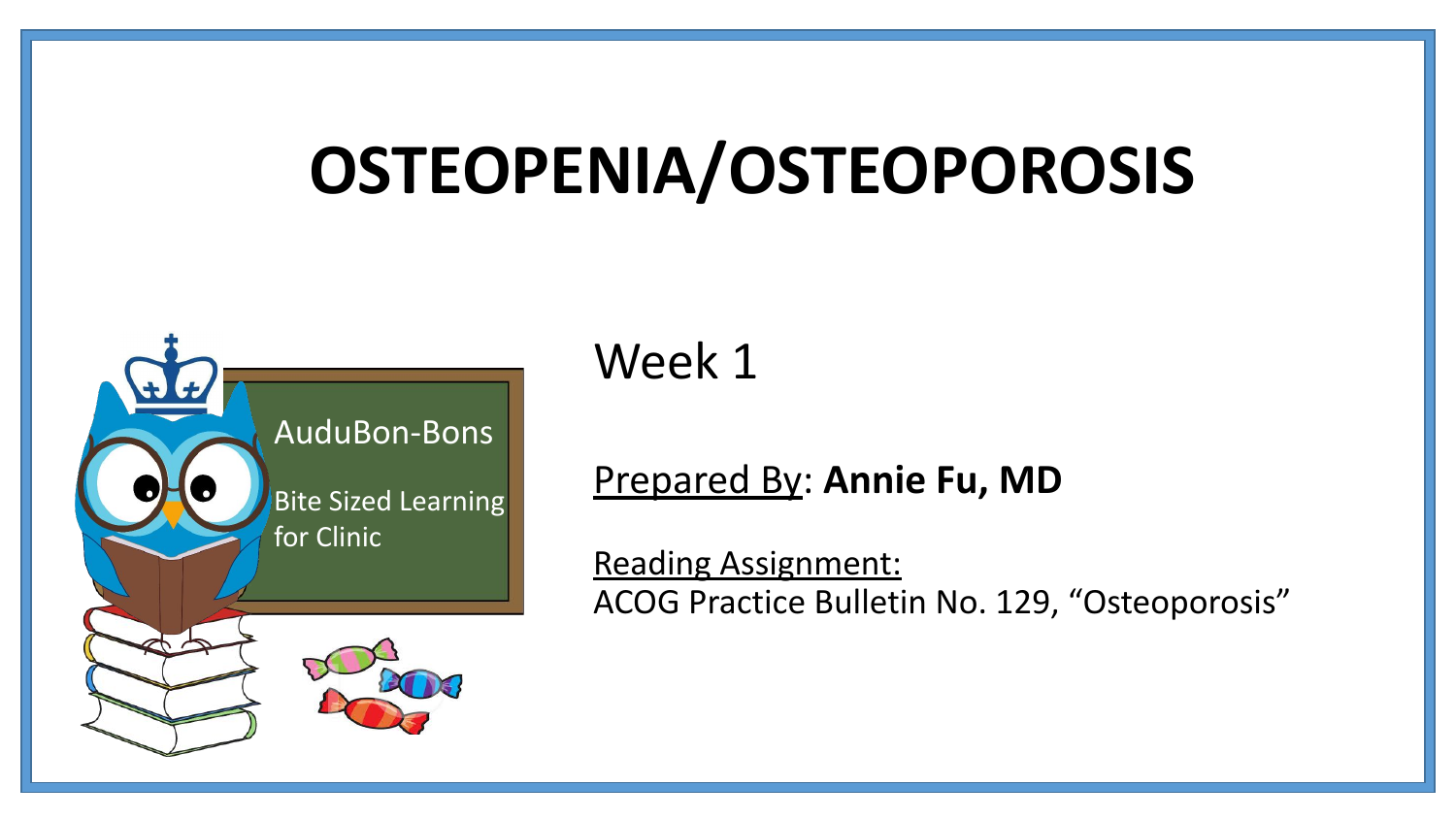# LEARNING OBJECTIVES

- •Understand basic bone physiology and pathophysiology of osteoporosis
- •Understand screening recommendations for osteoporosis
- Learn how to diagnose and treat osteoporosis

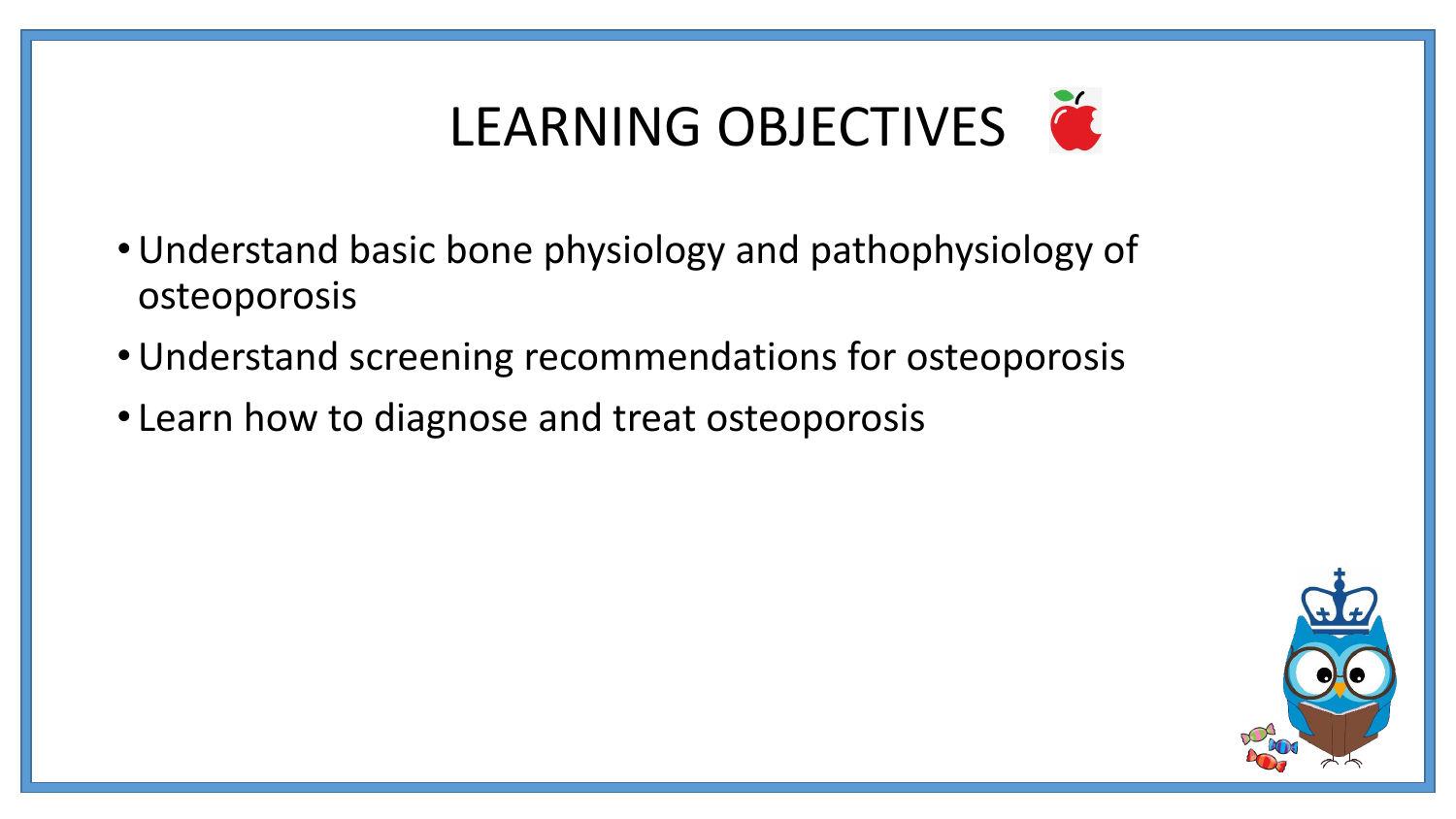### CASE VIGNETTE

• Patient is a 66-year-old G7 P5025 woman who presents for a well-woman visit. She reports she is in good health. She is concerned about bone health as she is post-menopausal; she states that all of her sisters are on medications for osteoporosis.

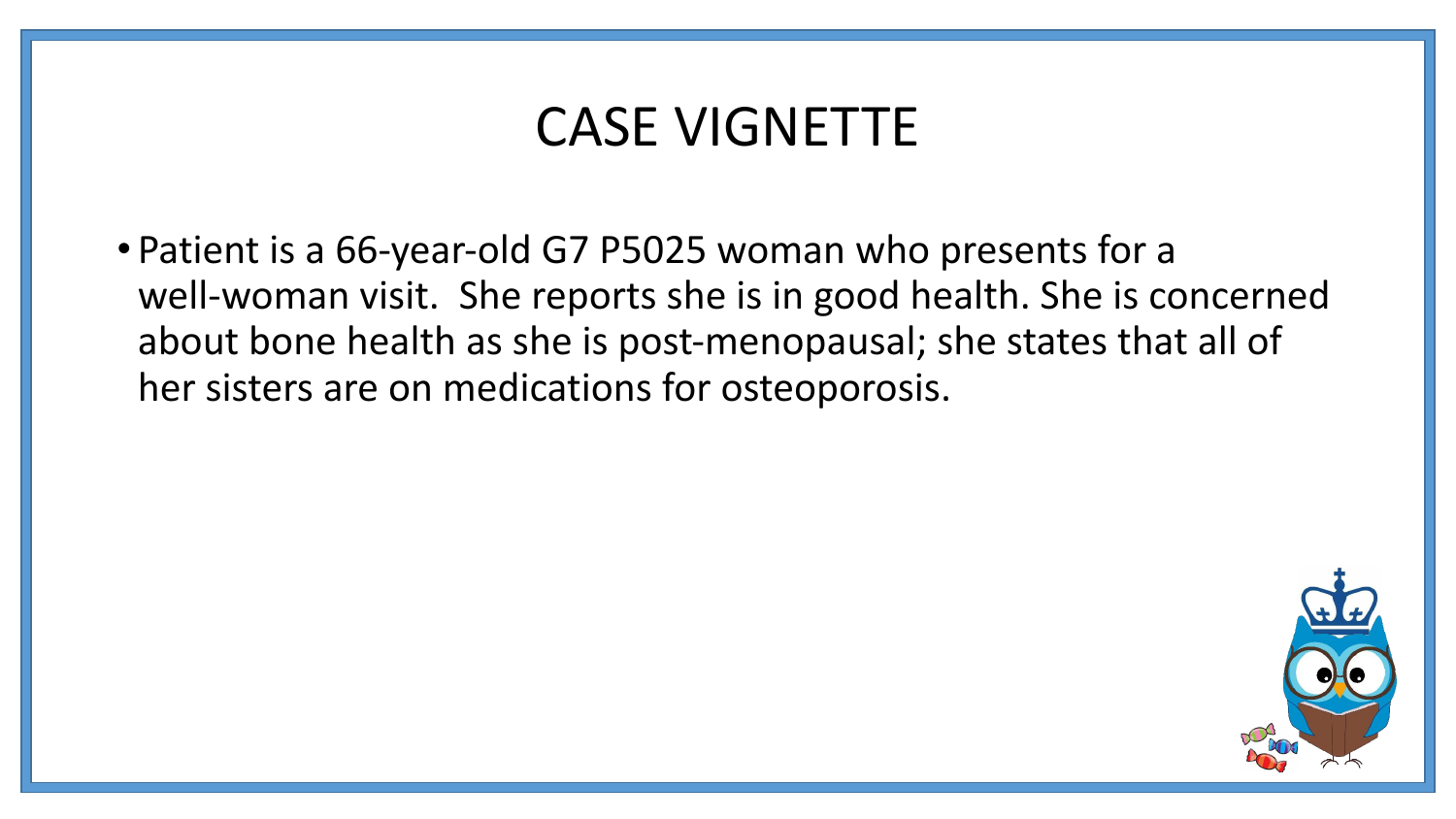### FOCUSED HISTORY

#### **What elements of this patient's history are most relevant?**

- **• PMH:** Denies
- **• PSH:** Abdominal myomectomy
- **• POBH:** 5x FT NSVD, 1x ectopic treated with methotrexate, 1x EPF
- **• PGYNH: Menopause at 50 y.o.**; denies STIs, abnormal paps, cysts; history of fibroids
- **• MEDS:** Multivitamin
- **• ALL:** None
- **• FAM:** 2 older sisters with osteoporosis; mother deceased from complications of hip fracture at 76 yo
- **• SOCIAL: 1 pack of cigarettes per day x 50 years**; social etoh; no recreational drugs; retired nurse; lives with wife and son; denies IPV

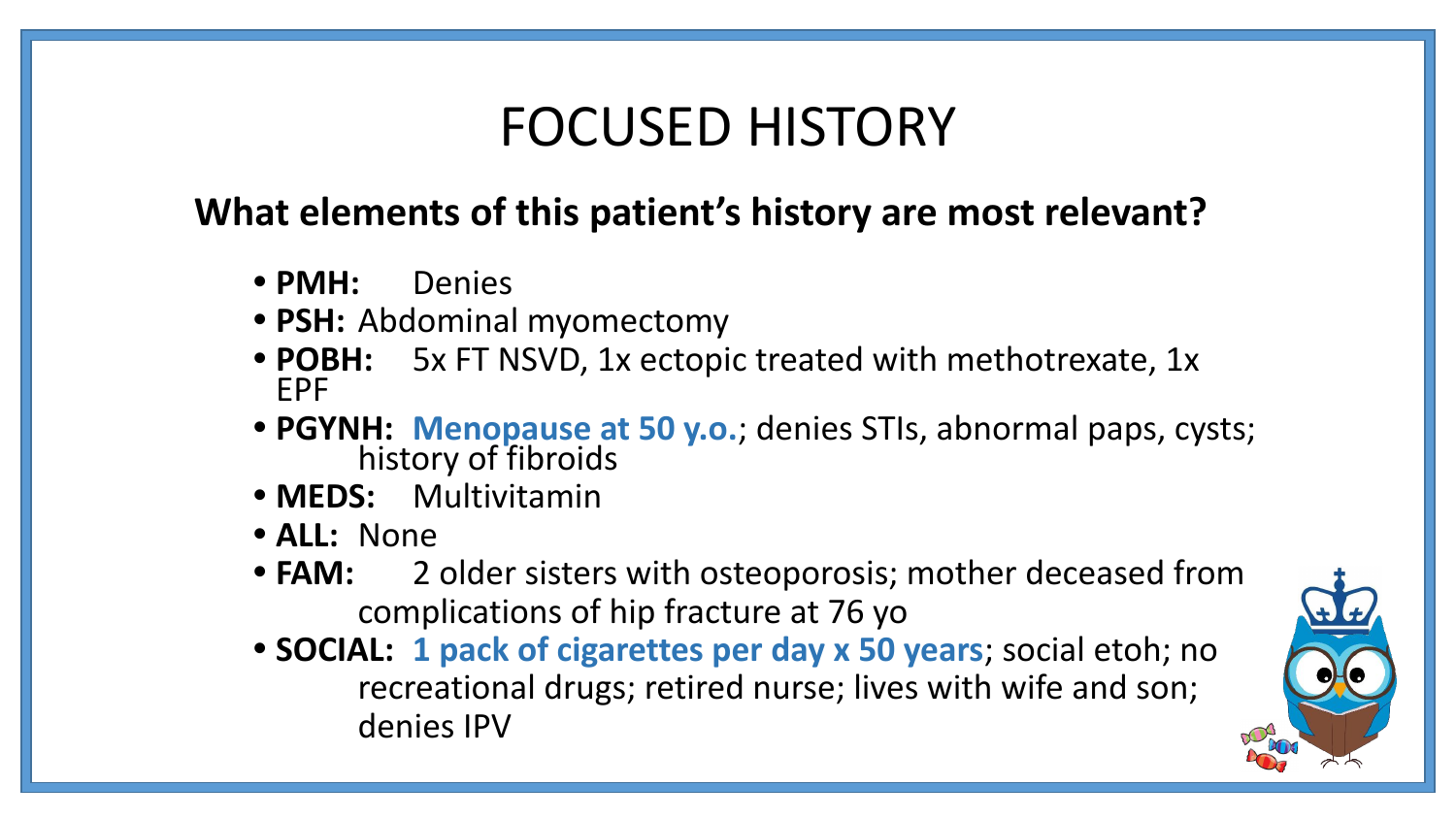### PERTINENT PHYSICAL EXAM FINDINGS **What elements of this patient's physical exam are most relevant?**

VS: BP 130/78, P 80, RR 12, T 37.0, height 165 cm, weight 110 kg, **BMI 40.4 kg/m<sup>2</sup>**

- **• General:** NAD, A&Ox3
- **• Breasts**: symmetric, nontender; no masses, skin changes, nipple discharge
- **• HEENT**: clear oropharynx, trachea midline, no lymphadenopathy
- **• Chest**: CTAB
- **• CVS:** RRR
- **• Abdominal Exam**: Nontender, nondistended, no rebound/guarding, no hepatosplenomegaly/masses; well healed midline vertical scar
- **• Pelvic Exam**:
	- **• External**: NEFG, no lesions, erythema, discharge
	- **• Speculum exam**: atrophic vaginal epithelium; small, atrophic cervix, no CMT; uterus 6 week size, nontender, mobile, anteverted; no adnexal masses
- **• Extremities**: WWP; normal ROM

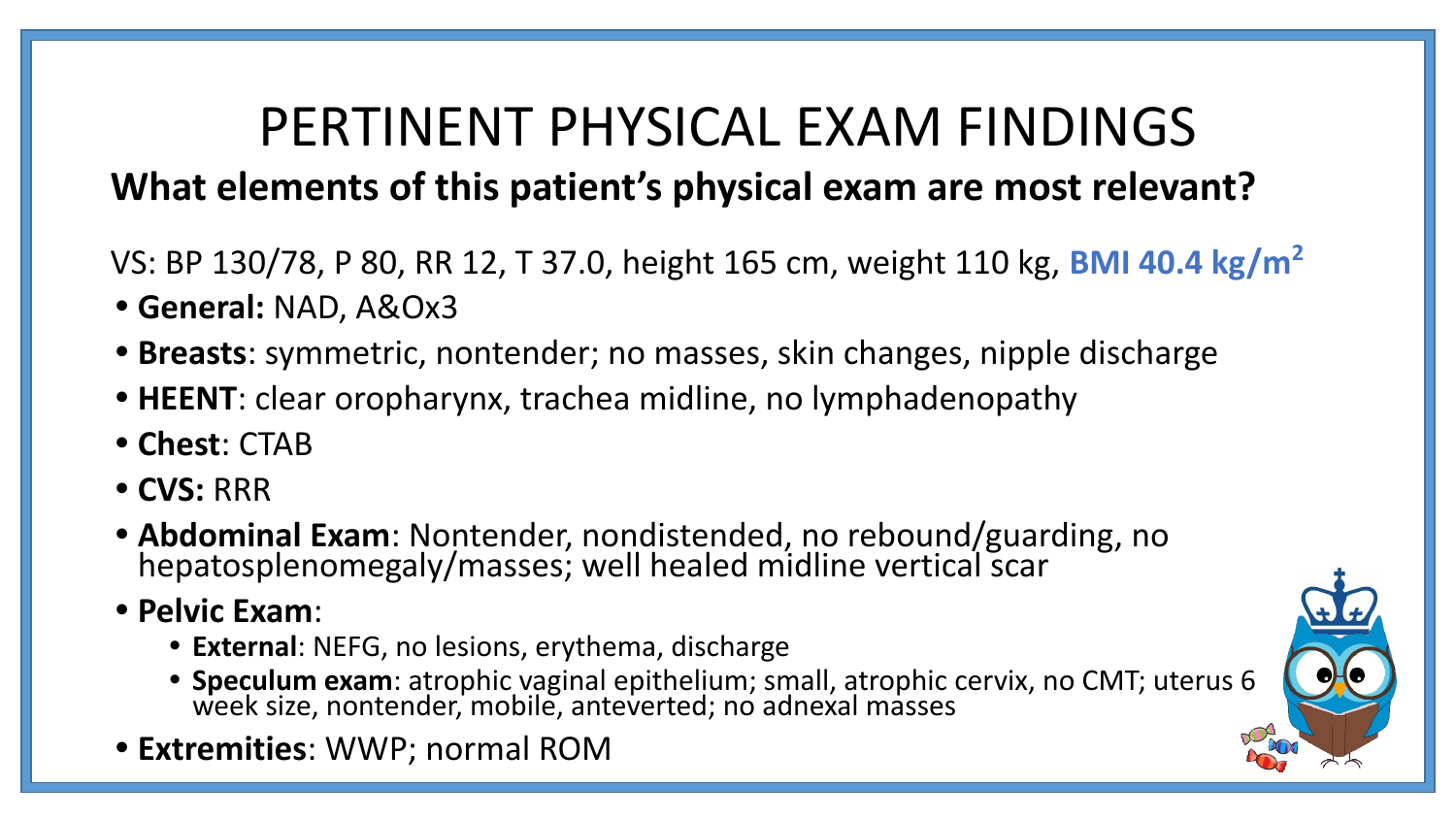### BACKGROUND

#### **What is osteoporosis?**

- A skeletal disorder characterized by bone loss, microarchitecture deterioration, and a decline in bone quality; this leads to bone fragility and increased risk of fracture

#### **What is normal bone physiology?**

- Peak bone mass: ~19 y.o. in females
- Peak bone mass determined by heritable, environmental, health, and lifestyle factors
- Osteoclast (resorption) and osteoblast (formation)-mediated bone remodeling and repair differs by age; young adults have negligible net gain/loss of bone but in midlife, bone resorption activity is greater than formation
- Rate of bone loss determined by genetic predisposition, endogenous estrogen levels, and other factors
- Time of most rapid bone loss observed with rapid decline of estrogen during menopause, starting 1 year prior to final menses and lasting 3 years
- Hypoestrogenic states implicated in pathophysiology, along with increase in reactive oxygen species with aging

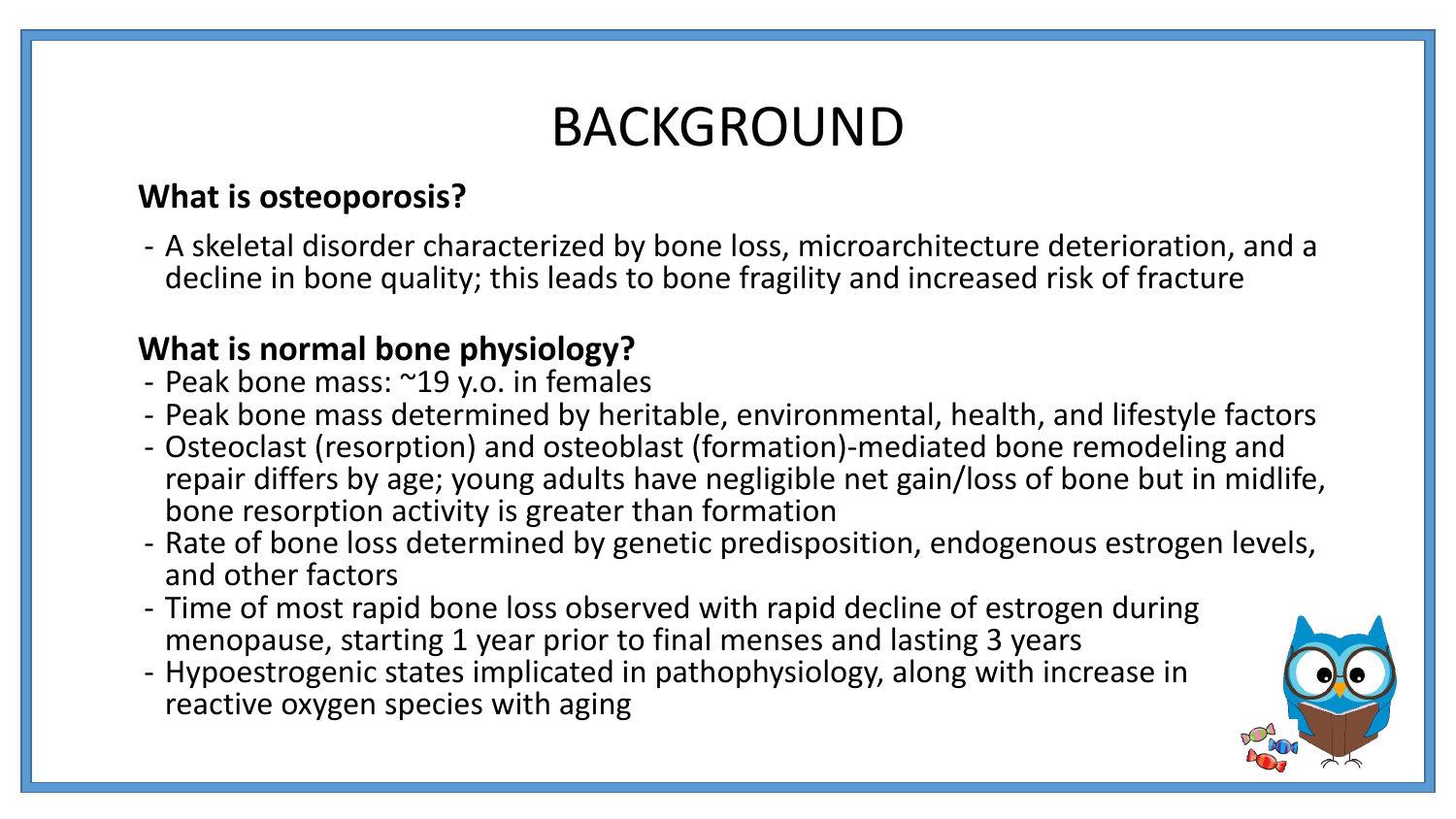### BACKGROUND (cont'd)

#### **What modifiable factors impact bone health?**

• Physical activity (weight-bearing, resistance, aerobics, walking), adequate nutrition (Vitamin D and calcium), and general good health

#### **Epidemiology:**

- Varies by ethnicity: higher risk in white than black, Asian, Hispanic populations
- Fivefold greater prevalence in women than men
	- Women account for 80% of hip fractures
- US: 10.2 million older adults with osteoporosis, 42 million with low bone mass (2010 NHANES data)

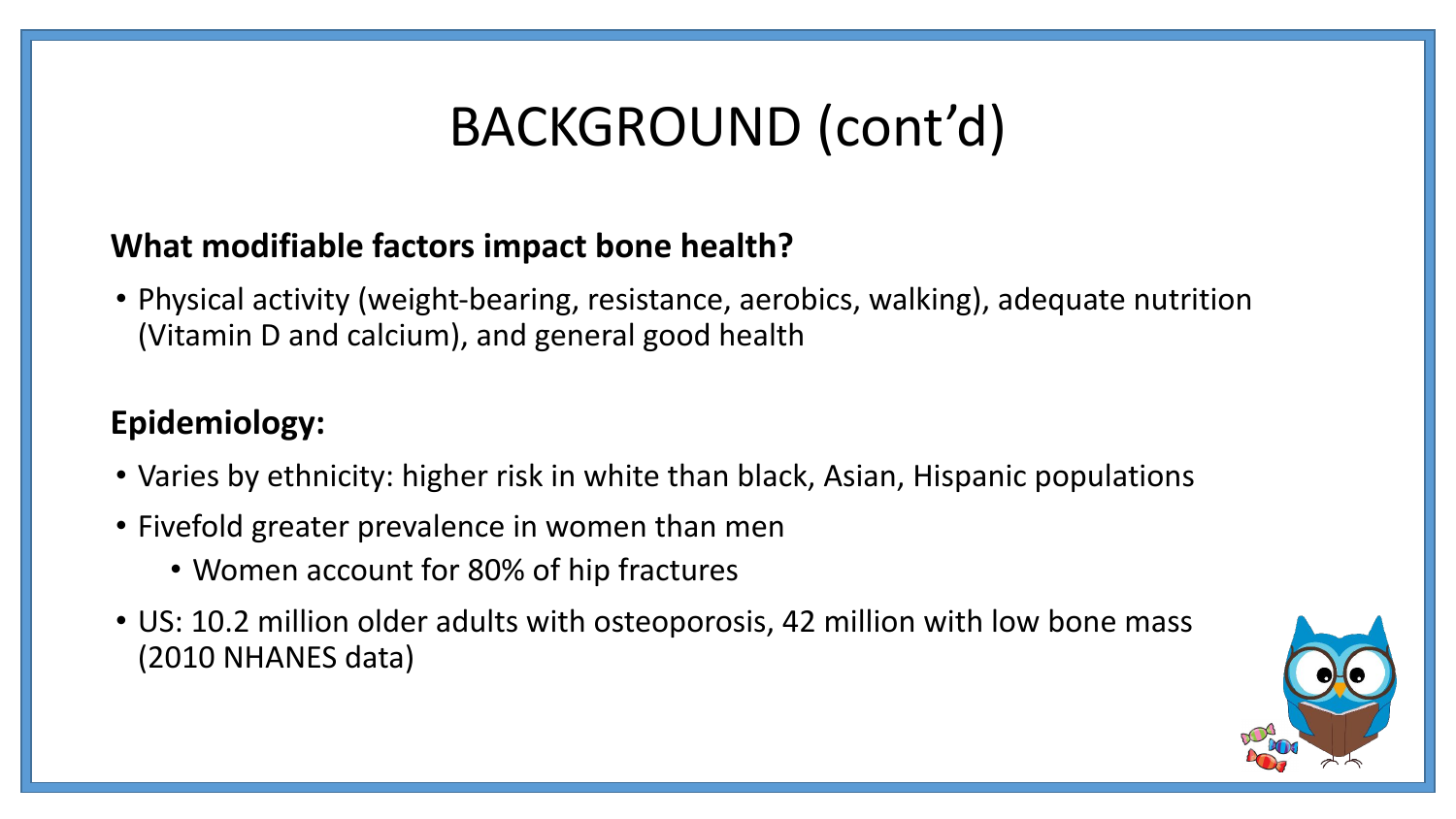Table 2. Conditions, Diseases, and Medications That Cause or Contribute to Osteoporosis and Fractures  $\Leftrightarrow$ 

· Rheumatoid arthritis

· Thyrotoxicosis

• Lupus

· Diabetes mellitus

· Hyperparathyroidism

Rheumatic and autoimmune diseases

. Ankylosing spondylitis

**Endocrine disorders** · Adrenal insufficiency

. Cushing's syndrome

#### *Secondary causes of osteoporosis*

| Gastrointestinal disorders            |                                                                            |                                                   |  |
|---------------------------------------|----------------------------------------------------------------------------|---------------------------------------------------|--|
| · Celiac disease                      | · Inflammatory bowel disease                                               | . Primary biliary cirrhosis                       |  |
| · Gastric bypass                      | · Malabsorption                                                            |                                                   |  |
| · Gl surgery                          | · Pancreatic disease                                                       |                                                   |  |
| Lifestyle factors                     |                                                                            |                                                   |  |
| · Low calcium intake                  | · Vitamin D insufficiency                                                  | · Excess vitamin A                                |  |
| · High caffeine intake                | · High salt intake<br>· Aluminum (in antacids)                             |                                                   |  |
| · Alcohol (3 or more drinks/d)        | · Inadequate physical activity<br>· Immobilization                         |                                                   |  |
| · Smoking (active or passive)         | • Falling                                                                  | · Thinness                                        |  |
| Medications                           |                                                                            |                                                   |  |
| · Anticoaqulants (heparin)            | · Cancer chemotherapeutic drugs                                            | · Conadotropin releasing hormone agonists         |  |
| · Anticonvulsants                     | . Cyclosporine A and tacrolimus                                            | · Lithium                                         |  |
| · Aromatase inhibitors                | · Depo-medroxyprogesterone                                                 |                                                   |  |
| · Barbiturates                        | · Glucocorticoids (≥5 mg/d of prednisone<br>or equivalent for $\geq$ 3 mo) |                                                   |  |
| <b>Genetic factors</b>                |                                                                            |                                                   |  |
| · Cystic fibrosis                     | · Homocystinuria                                                           | · Osteorjenesis imperfecta                        |  |
| · Ehlers-Danlos                       | · Hypophosphatasia                                                         | . Parental history of hip fracture                |  |
| · Gaucher's disease                   | · Idiopathic hypercalciuria                                                | · Porphyria                                       |  |
| · Glycogen storage disease            | · Marfan syndrome                                                          | · Riley-Day syndrome                              |  |
| · Hemochromatosis                     | · Menkes steely hair syndrome                                              |                                                   |  |
| Hypogonadal states                    |                                                                            |                                                   |  |
| · Androgen insensitivity              | · Hyperprolactinemia                                                       | . Turner's syndrome and Klinefelter's<br>syndrome |  |
| · Anorexia nervosa and bulimia        | · Panhypopituitarism                                                       |                                                   |  |
| · Athletic amenorrhea                 | · Premature ovarian failure                                                |                                                   |  |
| Miscellaneous conditions and diseases |                                                                            |                                                   |  |
| · Alcoholism                          | · Emphysema                                                                | . Muscular dystrophy                              |  |
| · Amyloidosis                         | · End stage renal disease                                                  | · Parenteral nutrition                            |  |
| · Chronic metabolic acidosis          | · Epilepsy                                                                 | · Post-transplant bone disease                    |  |
| • Congestive heart failure            | · Idiopathic scoliosis                                                     | . Prior fracture as an adult                      |  |
| · Depression                          | · Multiple sclerosis                                                       | · Sarcoidosis                                     |  |
| Hematologic disorders                 |                                                                            |                                                   |  |
| · Hemophilia                          | · Multiple myeloma                                                         | · Systemic mastocytosis                           |  |
| · Leukemia and lymphomas              | · Sickle cell disease                                                      | · Thalassemia                                     |  |



#### ACOG Practice Bulletin No 129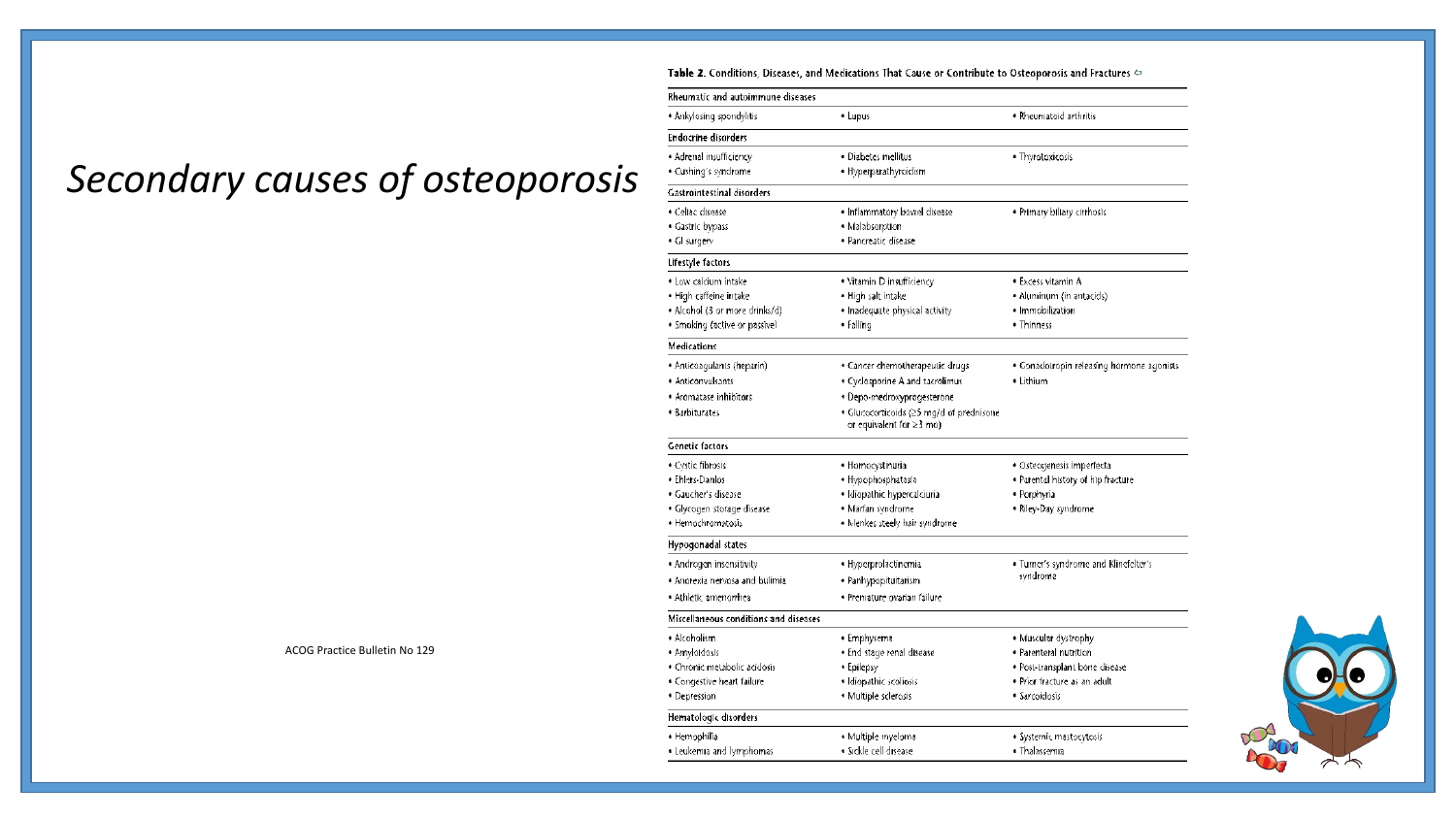## EVALUATION AND DIAGNOSIS

- All patients should be assessed for bone health status
- All patients should undergo risk evaluation for fracture at 50+ years
- All women should undergo screening with a dual-energy X-ray absorptiometry (DXA) scan starting at age 65
- DXA scans should be considered for postmenopausal women < 65 y.o. with risk factors
	- **• Risk factors: medical history of fragility fracture, body weight < 127 lbs, medical causes of bone loss (medications, disease, steroid use), parental history of hip fracture, current smoker, alcoholism, rheumatoid arthritis**
	- Fracture Risk Assessment Tool (FRAX) can be used for postmenopausal women 40-64 y.o. with risk factors
		- 10-year risk of major osteoporotic fracture of  $9.3\%$  refer for DXA
- If concerned for secondary causes of osteoporosis, can order
	- CBC, metabolic profile, 24-hour urinary calcium level, 25-hydroxyvitamin D level, TSH, panel, serum electrophoresis

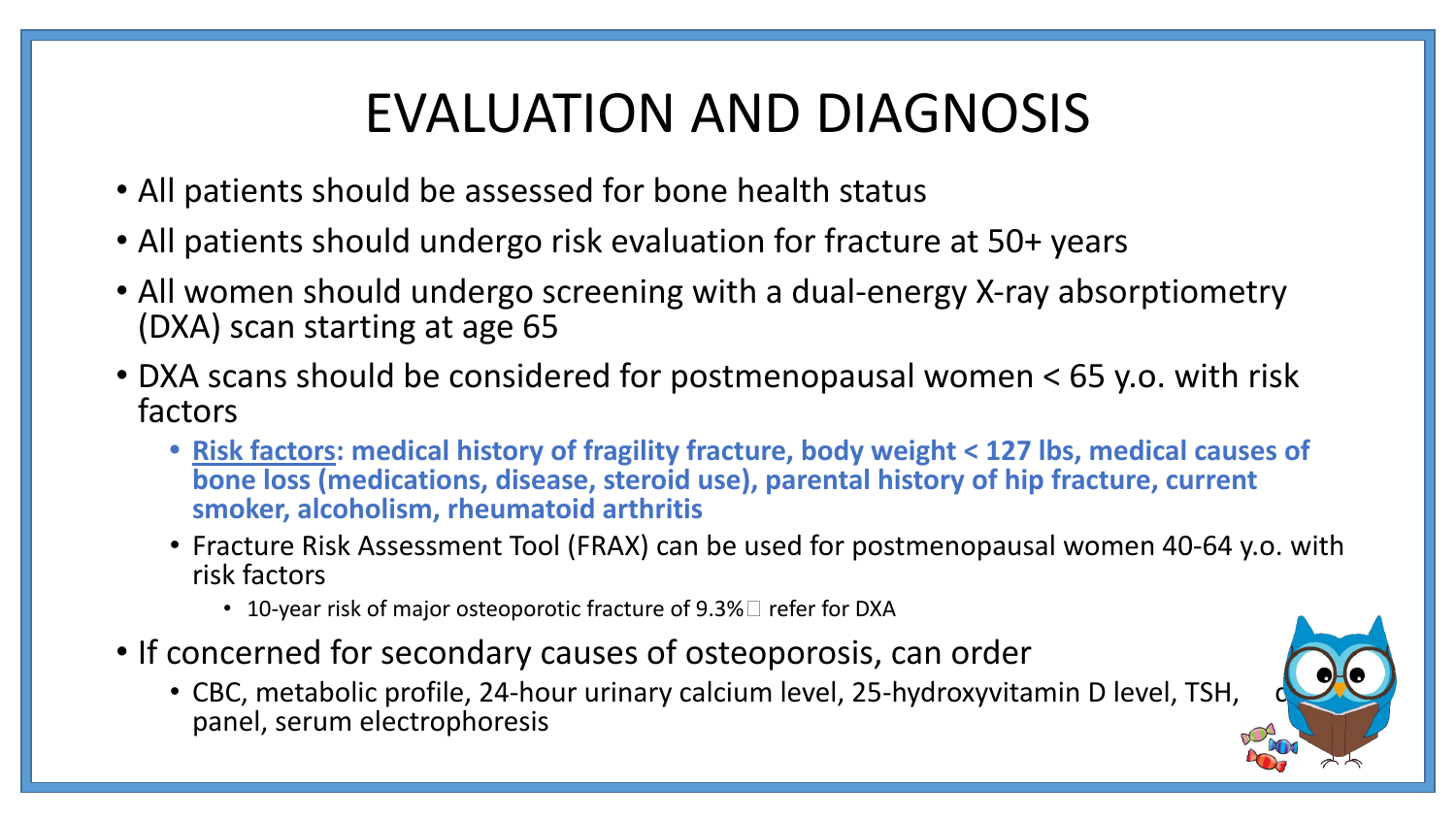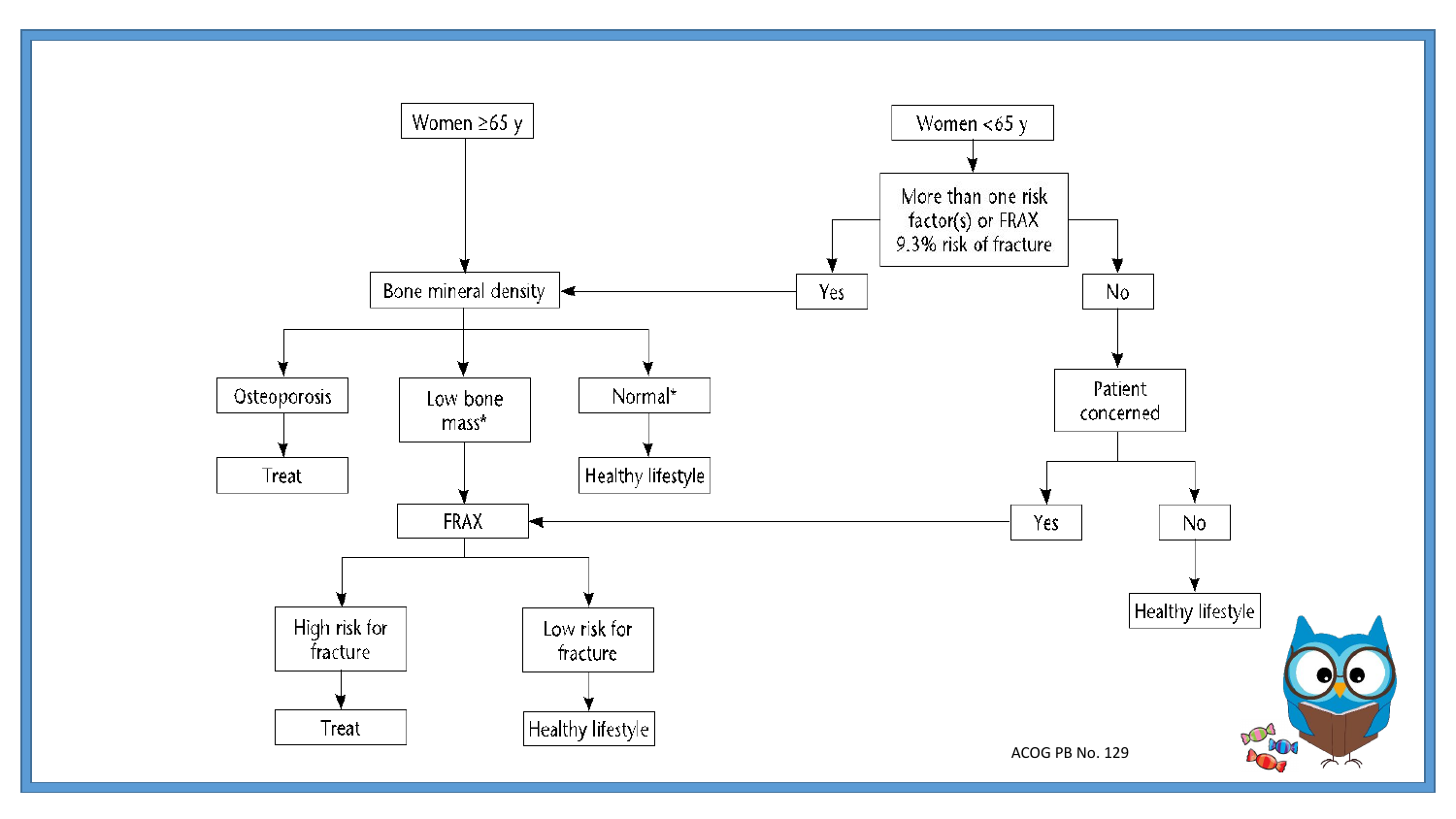### EVALUATION AND DIAGNOSIS (cont'd)

#### **How do you diagnose osteoporosis?**

- DXA of the lumbar spine and hip
- T-score (comparing BMD measurement of femoral neck, total hip, and lumbar spine to the mean BMD of a young, healthy cohort of females)
	- Z-Score (comparing BMD measurement to that of an average person of the same age and sex) is not used for diagnosis, but can be useful for assessment of severity of BMD loss

Table 1. Diagnosing Osteoporosis Using Bone Densitometry Criteria Developed by the World Health Organization  $\Leftrightarrow$ 

| T Score*                              |  |
|---------------------------------------|--|
| Greater than or equal to $-1.0$       |  |
| Less than $-1$ to greater than $-2.5$ |  |
|                                       |  |
| Less than or equal to $-2.5$          |  |
|                                       |  |

\*T-score is the number of standard deviations above or below the mean average bone density value for young adult women

• Diagnosis can also be made clinically with a low-trauma fracture in an at-risk woman

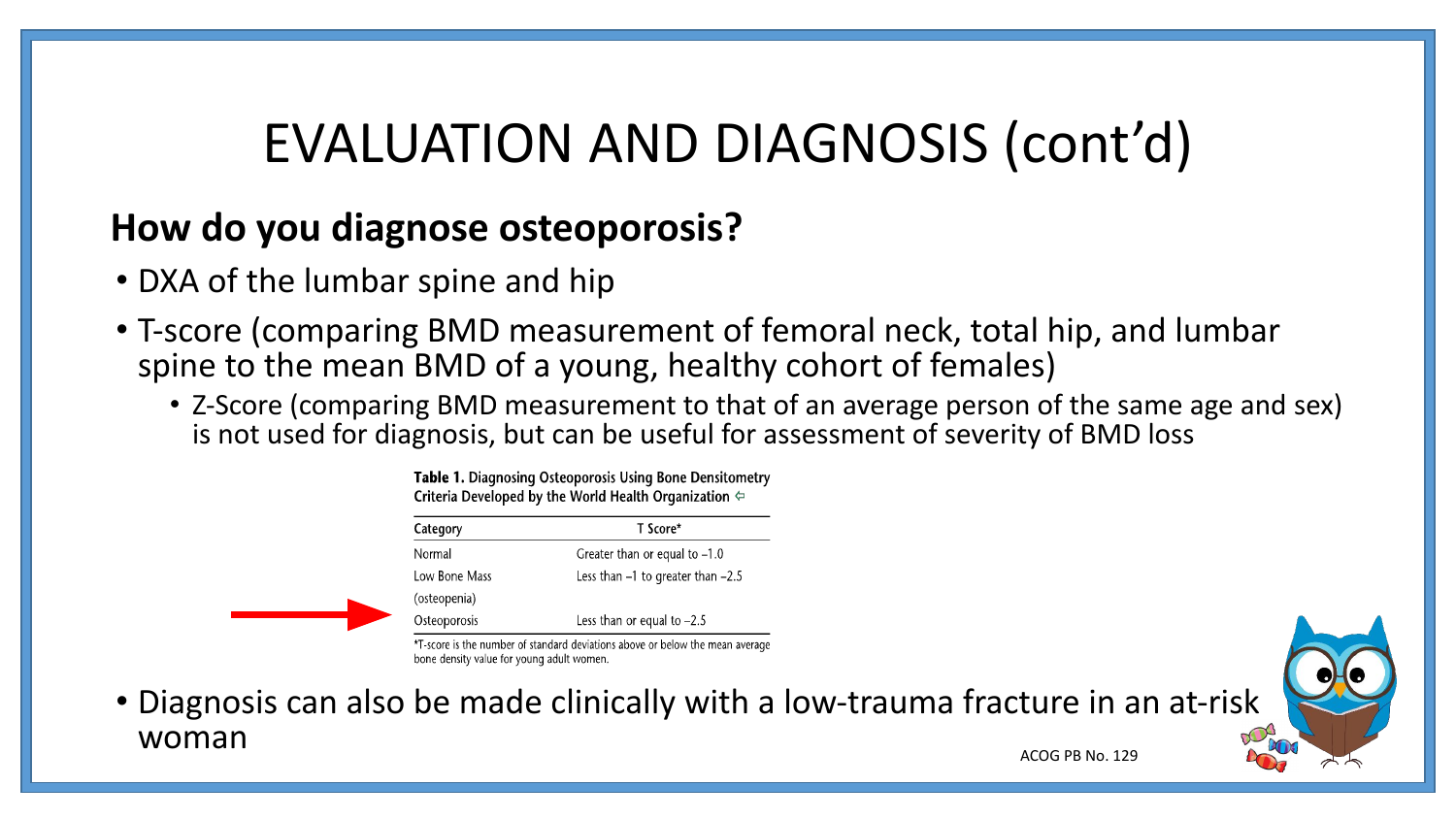### FRAX TOOL

- Validated tool
- Parameters: age, sex, BMI, prior fragility fracture, parental hip fracture, current smoking status, corticosteroid use, alcohol intake >/= 3 drinks qd, rheumatoid arthritis, other secondary causes of osteoporosis
- Specific for gender and race

| Country: US (Caucasian)                                                                                                                             | Name/ID:                                                                          |                                                                                                                                                                    | About the risk factors                          |
|-----------------------------------------------------------------------------------------------------------------------------------------------------|-----------------------------------------------------------------------------------|--------------------------------------------------------------------------------------------------------------------------------------------------------------------|-------------------------------------------------|
| Questionnaire:<br>1. Age (between 40 and 90 years) or Date of Birth<br>Date of Birth:<br>Age:<br>Y: 1954<br>66<br>$M$ :<br>2. Sex<br>3. Weight (kg) | D: 02<br>02<br>$\odot$ Female<br>Male<br>110                                      | 10. Secondary osteoporosis<br>11. Alcohol 3 or more units/day<br>12. Femoral neck BMD (g/cm <sup>2</sup> )<br>2.2<br>$\checkmark$<br>T-Score<br>Calculate<br>Clear | $\bullet$ No<br>$O$ Yes<br>$\bullet$ No<br>OYes |
| 4. Height (cm)<br>5. Previous Fracture                                                                                                              | 165<br>$No$ $QYes$<br>$\left( \begin{array}{c} \end{array} \right)$               | BMI: 40.4<br>The ten year probability of fracture (%)                                                                                                              | 暠                                               |
| 6. Parent Fractured Hip<br>7. Current Smoking                                                                                                       | $\odot$ No<br>Yes<br>$No$ $OYes$<br>$\left( \begin{array}{c} \end{array} \right)$ | with BMD<br>Major osteoporotic<br><b>Hip Fracture</b>                                                                                                              | 6.7<br>0.1                                      |
| 8. Glucocorticoids<br>9. Rheumatoid arthritis                                                                                                       | $\bullet$ No<br>OYes<br>$\bullet$ No $\circ$ Yes                                  | If you have a TBS value, click here:                                                                                                                               | Adjust with TBS                                 |

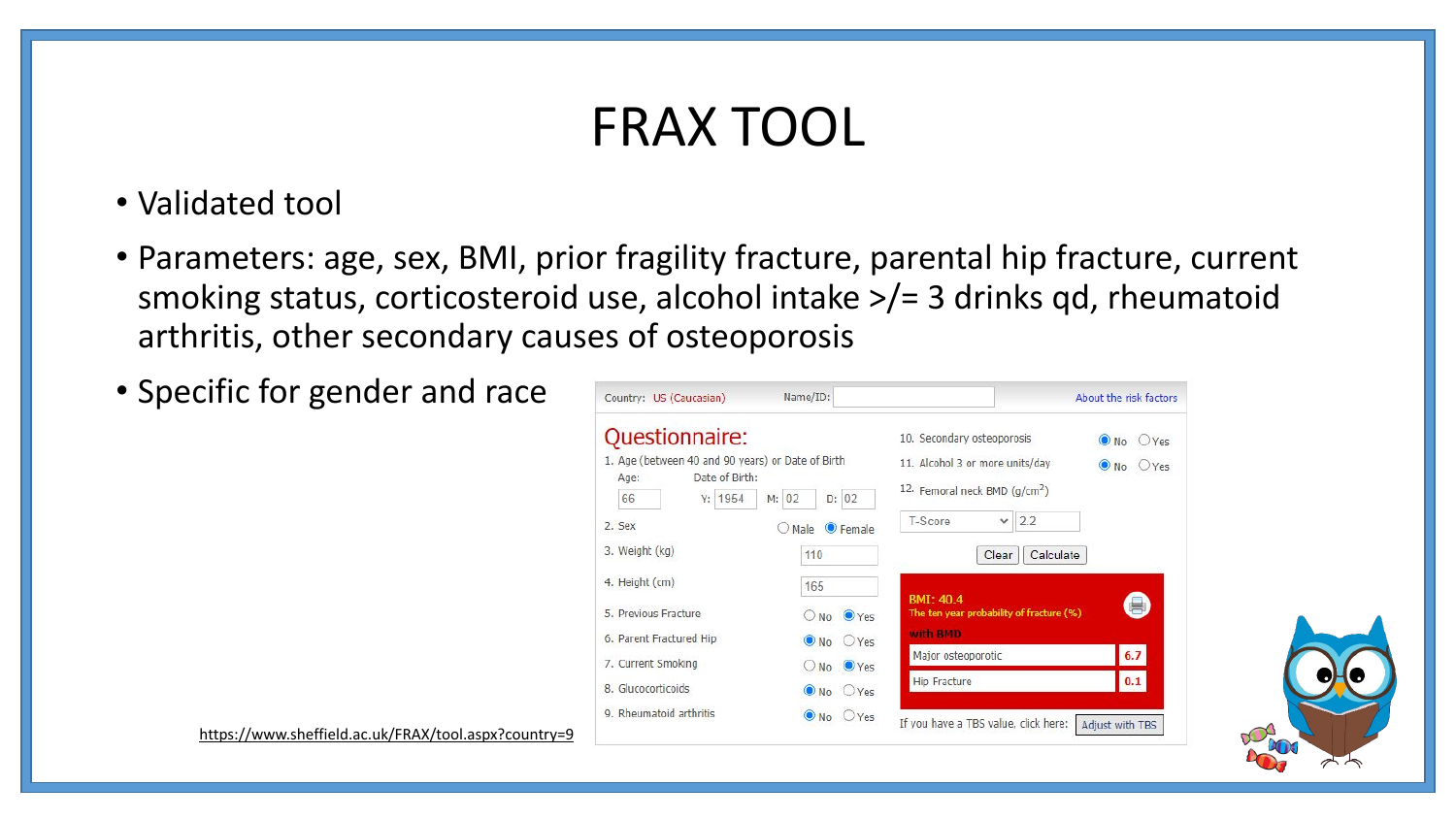### TREATMENT

#### **Who should receive treatment for osteoporosis?**

- 1. Women with a T-score of -2.5 or less
- 2. Women with a history of low-trauma/fragility fracture
- 3. Women with a T-score in osteopenia range (-1 to -2.5) and FRAX score >/= 3% risk of hip fracture AND/OR >/= 20% risk of major osteoporotic fracture in the next 10 years

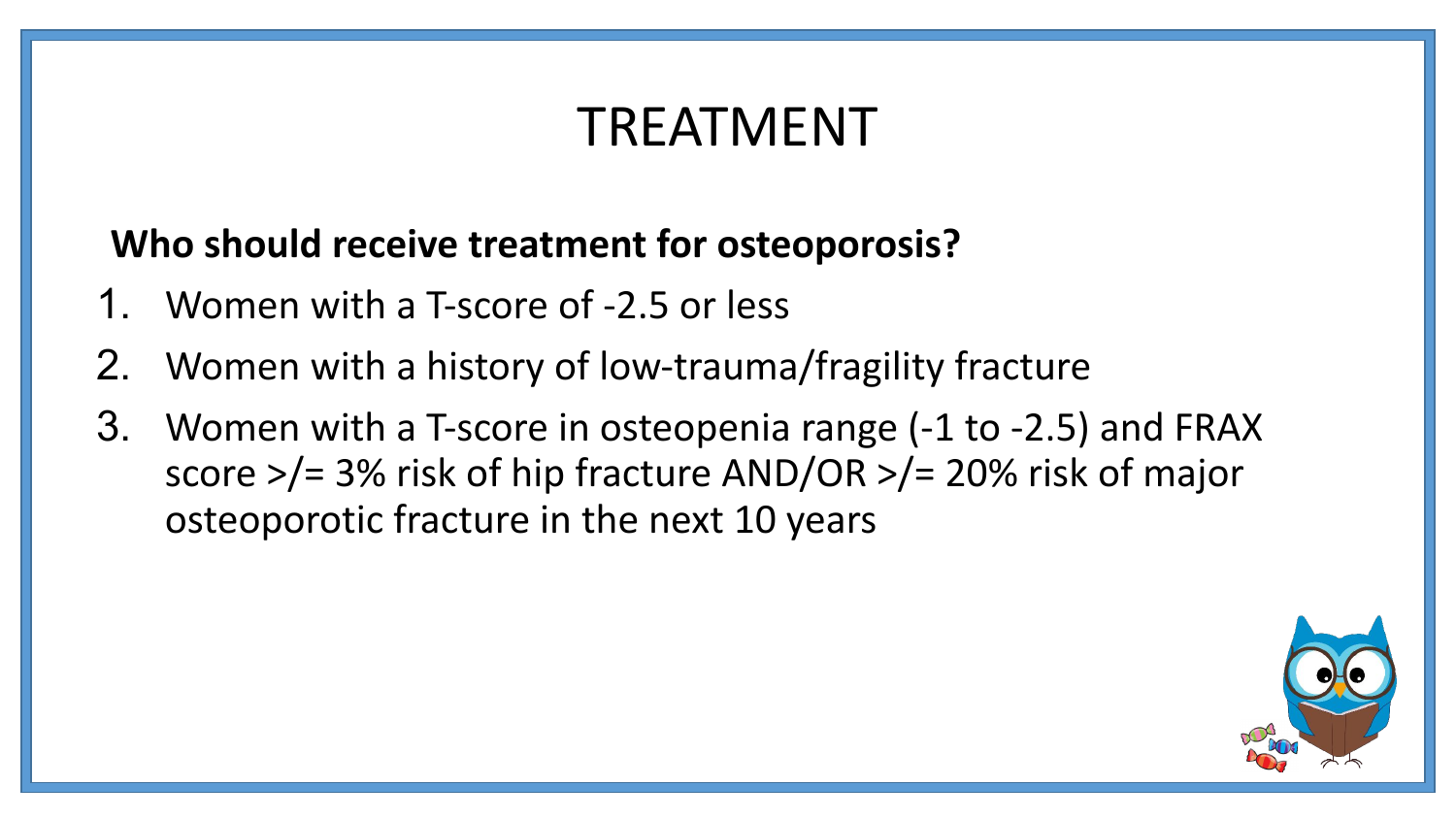### TREATMENT (cont'd)

#### **What FDA-approved medications are available to treat osteoporosis?**

- **• Bisphosphonates** (alendronate, risedronate, ibandronate, zoledronate): **First-line**, antiresorptive medications (inhibit osteoclasts) *Risks: osteonecrosis of the jaw, seizures, atypical fractures, esophageal irritation/cancer*
- **• Raloxifene**: antiresorptive SERM, benefit of breast cancer reduction; used more commonly in younger postmenopausal women to prevent prolonged bisphosphate use *Risks: VTE, leg cramps, \*death\* from stroke*
- **• Denosumab**: antiresorptive monoclonal antibody to RANKL; requires q 6month SC injections
- **• Calcitonin**: antiresorptive, used in women >5 years from menopause; *Risks: irritation at site of administration, flushing, nausea*
- **• Teriparatide**: anabolic recombinant PTH 1-34 and 1-84; *Risks: osteosarcoma with >2 years of treatment, nausea, hypercalcemia, muscle cramps*

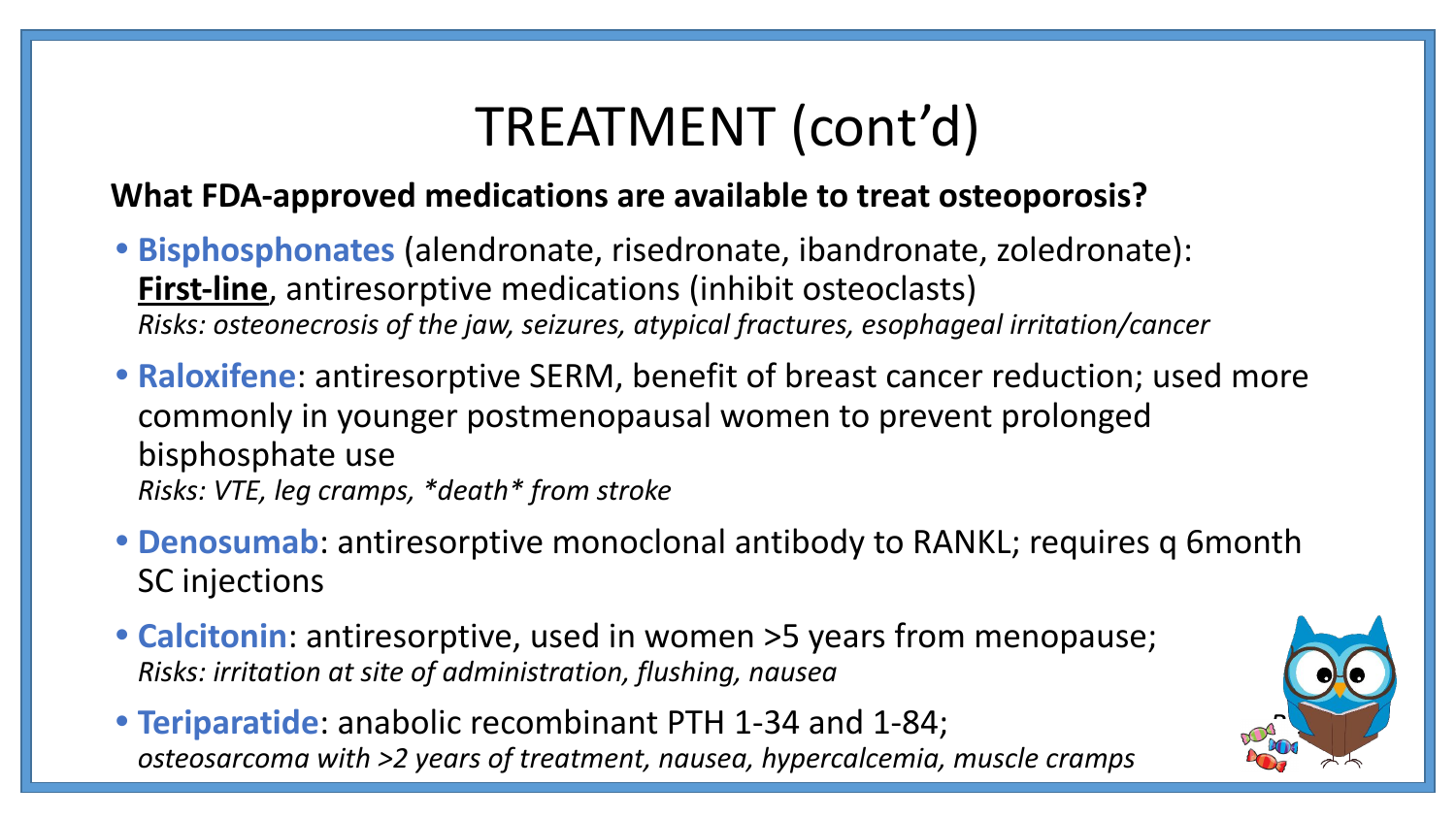### TREATMENT (cont'd)

#### **What are other interventions?**

- Hormone therapy for prevention of fracture and increased risk of osteoporosis
	- E+ P can be used 3-5 years before increased risk of breast cancer
	- E alone can be used for a longer period
	- Quick loss of benefit w/in 1-2 years of discontinuation
- Lifestyle modifications including exercise, nutrition, vitamin D and calcium supplementation, reduce cigarette/EtOH use, adopting fall-prevention strategies

#### **What is the recommended Vitamin D and calcium intake for women?**

| Age<br>(yr)  | Calcium<br>Recommended<br>Dietary Allowance<br>(mq/day) | Vitamin D<br>Recommended<br><b>Dietary Allowance</b><br>(international units/day) |
|--------------|---------------------------------------------------------|-----------------------------------------------------------------------------------|
| $9 - 18$     | 1,300                                                   | 600                                                                               |
| $19 - 50$    | 1,000                                                   | 600                                                                               |
| $51 - 70$    | 1,200                                                   | 600                                                                               |
| 71 and older | 1,200                                                   | 800                                                                               |

Table 4. Institute of Medicine Recommended Dietary Allowances for Calcium and Vitamin D  $\Leftarrow$ 

Data from Institute of Medicine. Dietary reference intakes: calcium, vitamin D. Washington, DC: National Academies Press; 2011

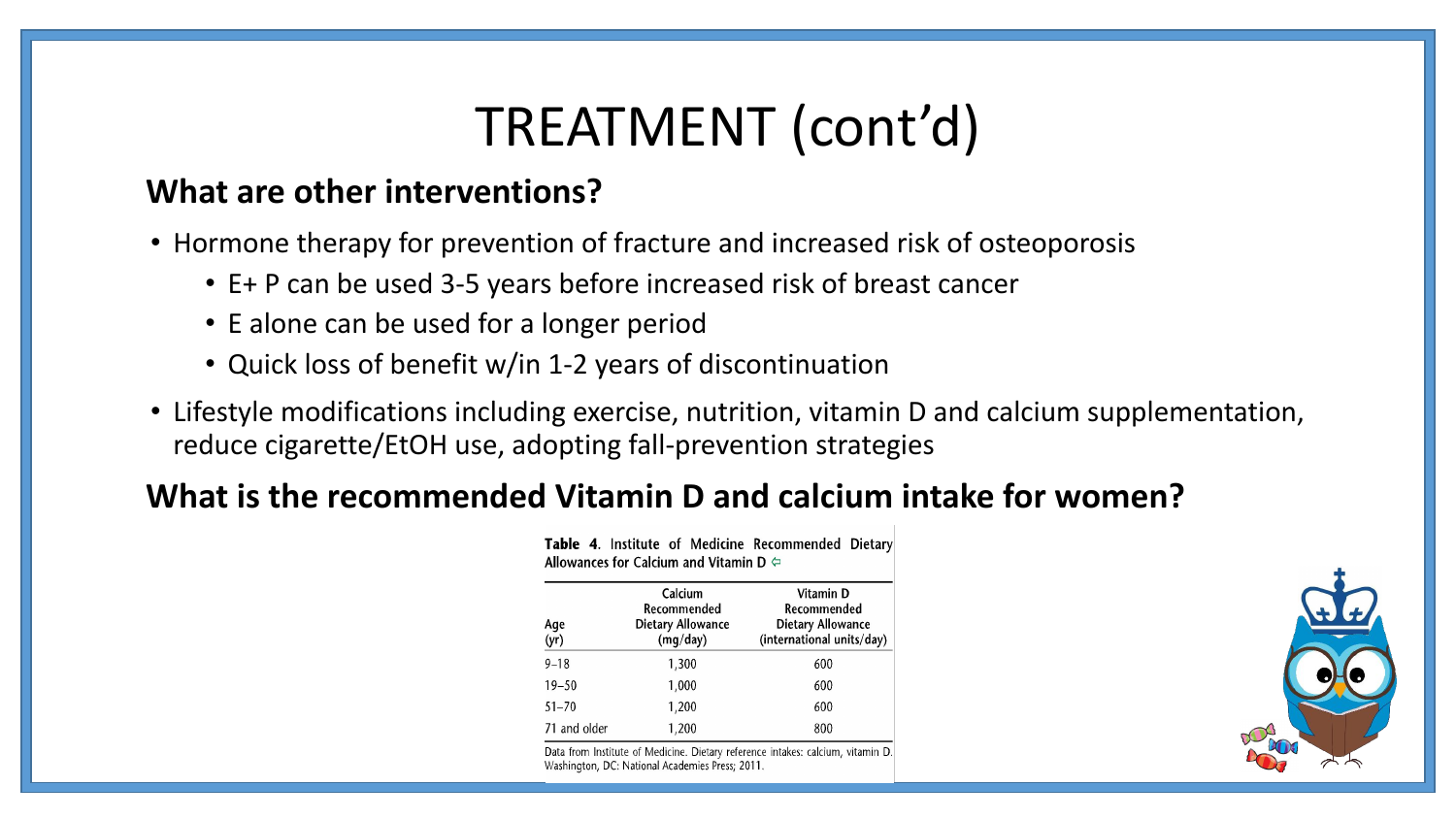### MANAGEMENT

### **What is the recommended interval for DXA screening?**

- If undergoing treatment:
	- No sooner than 2 years after initiation; can be done q1-2 years
	- Not required after BMD improves/stabilizes and no new risk factors are present
- If not undergoing treatment
	- No sooner than every 2 years; up to every 15 years

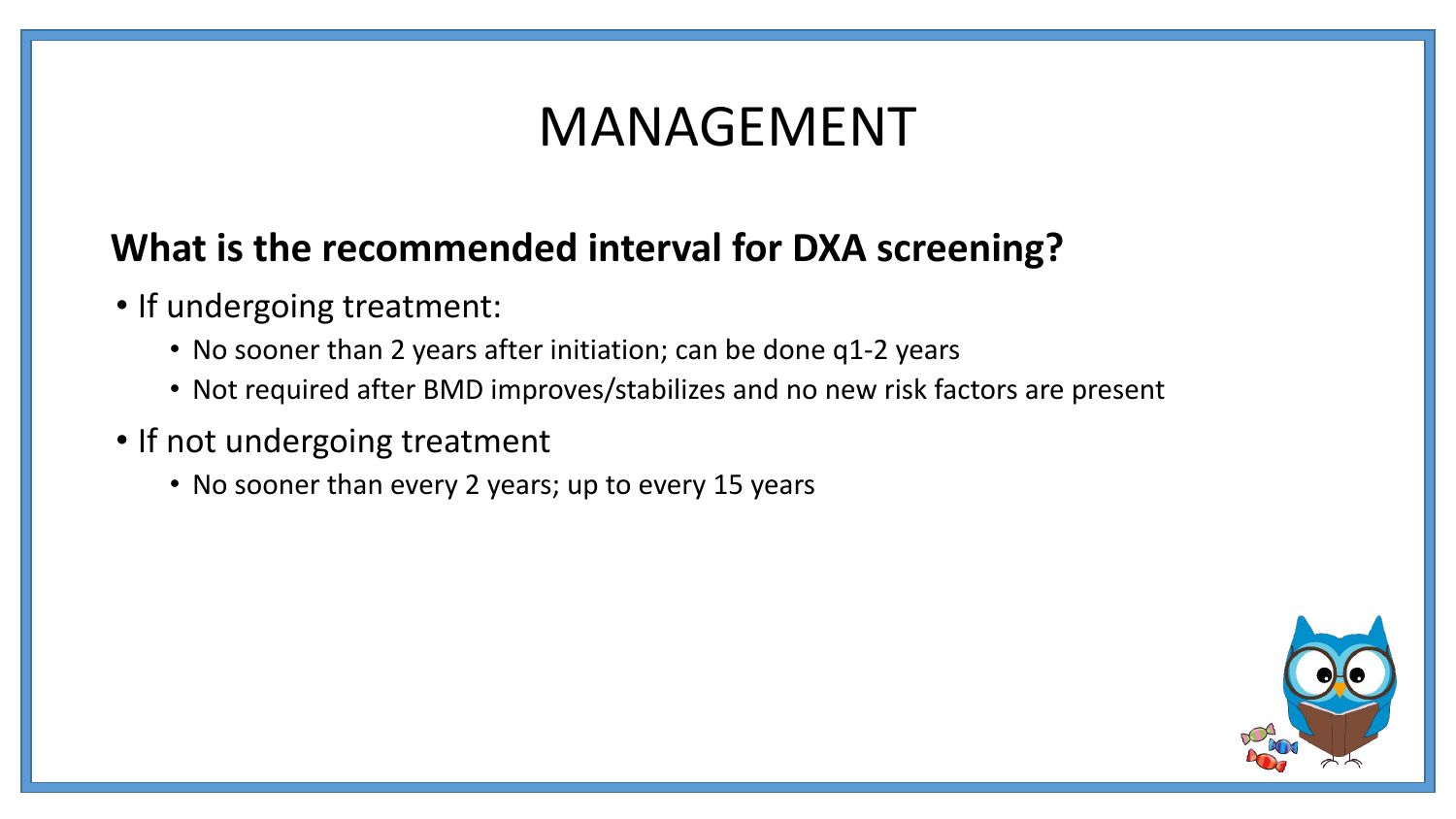### SOCIAL DETERMINANTS OF HEALTH

#### **Osteoporosis is a disease process that disproportionately affects our patient population**

- Women with osteoporosis, regardless of whether or not they have a history of fracture, report reduced quality of life compared to women without osteoporosis
- Women of lower socioeconomic status are more likely to have risk factors predisposing them to developing osteoporosis
- One study demonstrated that 1/3 of Medicare patients had low-adherence to medication, significantly increasing their risk for osteoporotic fracture and its associated morbidity/mortality

Educate your patients on good preventive measures, importance of adherence to screening recommendations and medication administration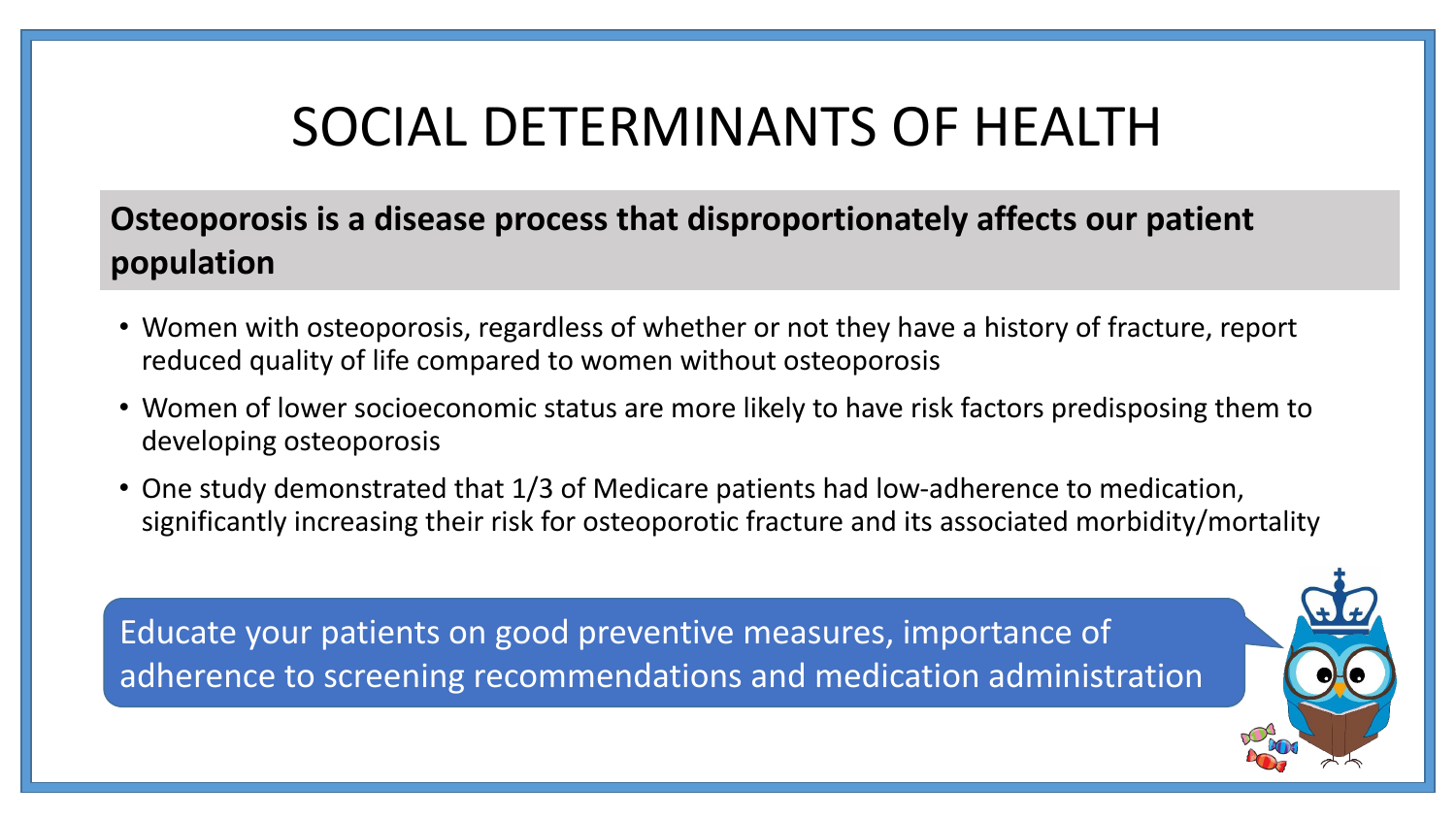### EPIC .PHRASE

#### **.BBonOsteop**

#### Description: Osteoporosis screening, counseling, treatment

We reviewed screening recommendations for osteoporosis, including the recommendation for a DXA scan starting at 65 years old, or in women under 65 with risk factors for osteoporosis.

We discussed the importance of good bone health and the risks of decreased bone mineral density in older adults and postmenopausal women. We reviewed maintenance strategies for good bone health, including 1) regular exercise, including weight-bearing and stretching exercises; 2) vitamin D and calcium intake; 3) adopting fall prevention strategies; \*\*\*4) smoking cessation; \*\*\*5) reduced alcohol intake.

\*\*\*We reviewed the findings on the patient's DXA scan, which showed a T-score of \*\*\*, diagnostic of osteoporosis. We discussed the implications of this result, namely the increased risk of fracture and the significant morbidity and mortality risks associated with fracture. We discussed management strategies, including medications such as bisphosphonates. We provided the patient with a referral to Endocrinology for long-term management. Patient opts to start \*\*\* for management of osteoporosis.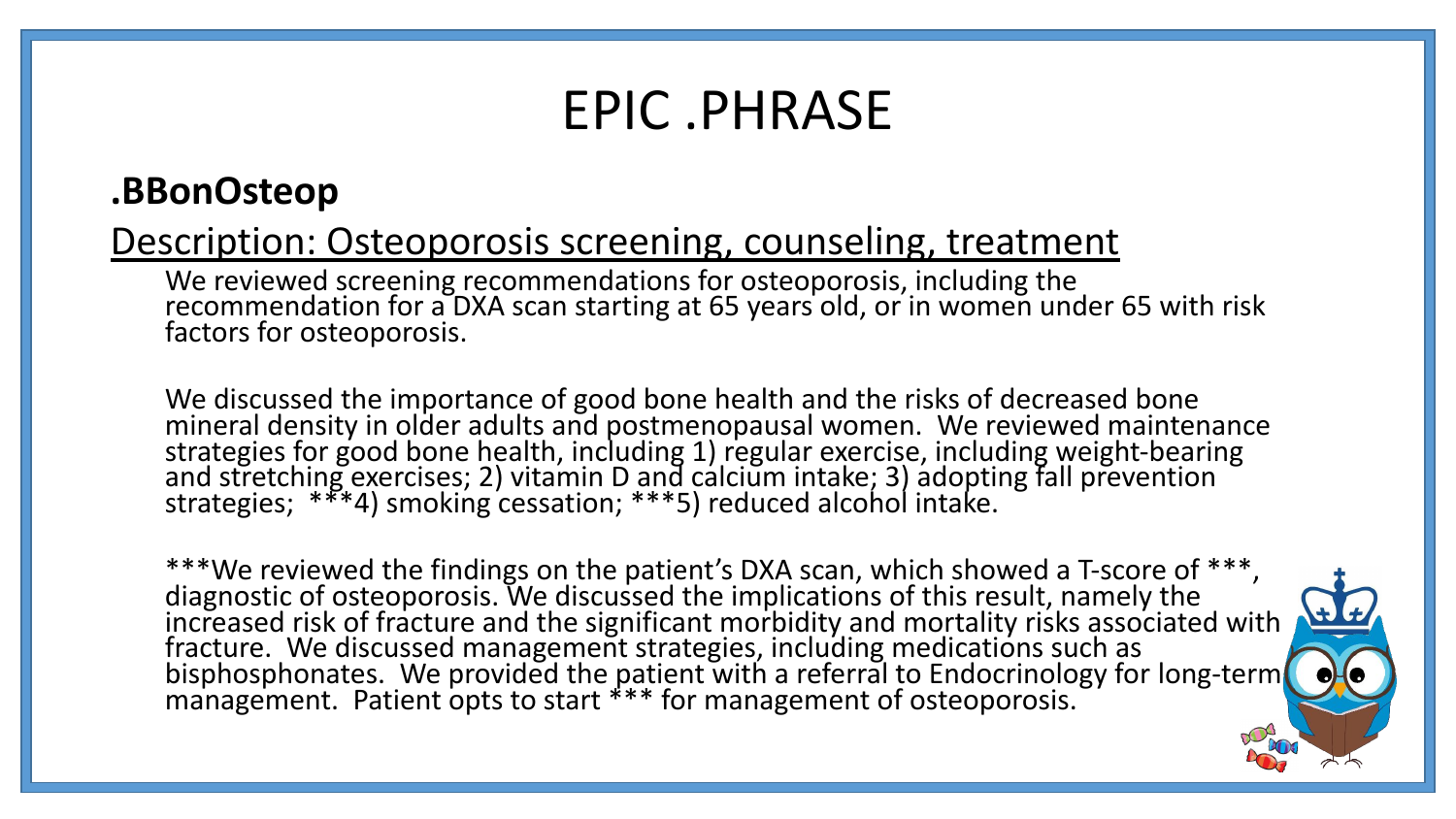## CODING/BILLING

- •ICD-10 Diagnosis Code:
	- M81.0: Age-related osteoporosis without current pathological fracture
	- M81.8: Other osteoporosis without current pathological fracture
	- M85.80: Other unspecified disorders of bone density and structure, unspecified site
	- M80.08XA: Age-related osteoporosis with current pathological fracture, vertebra(e), initial encounter for fracture
	- Z13.80: Encounter for screening for osteoporosis